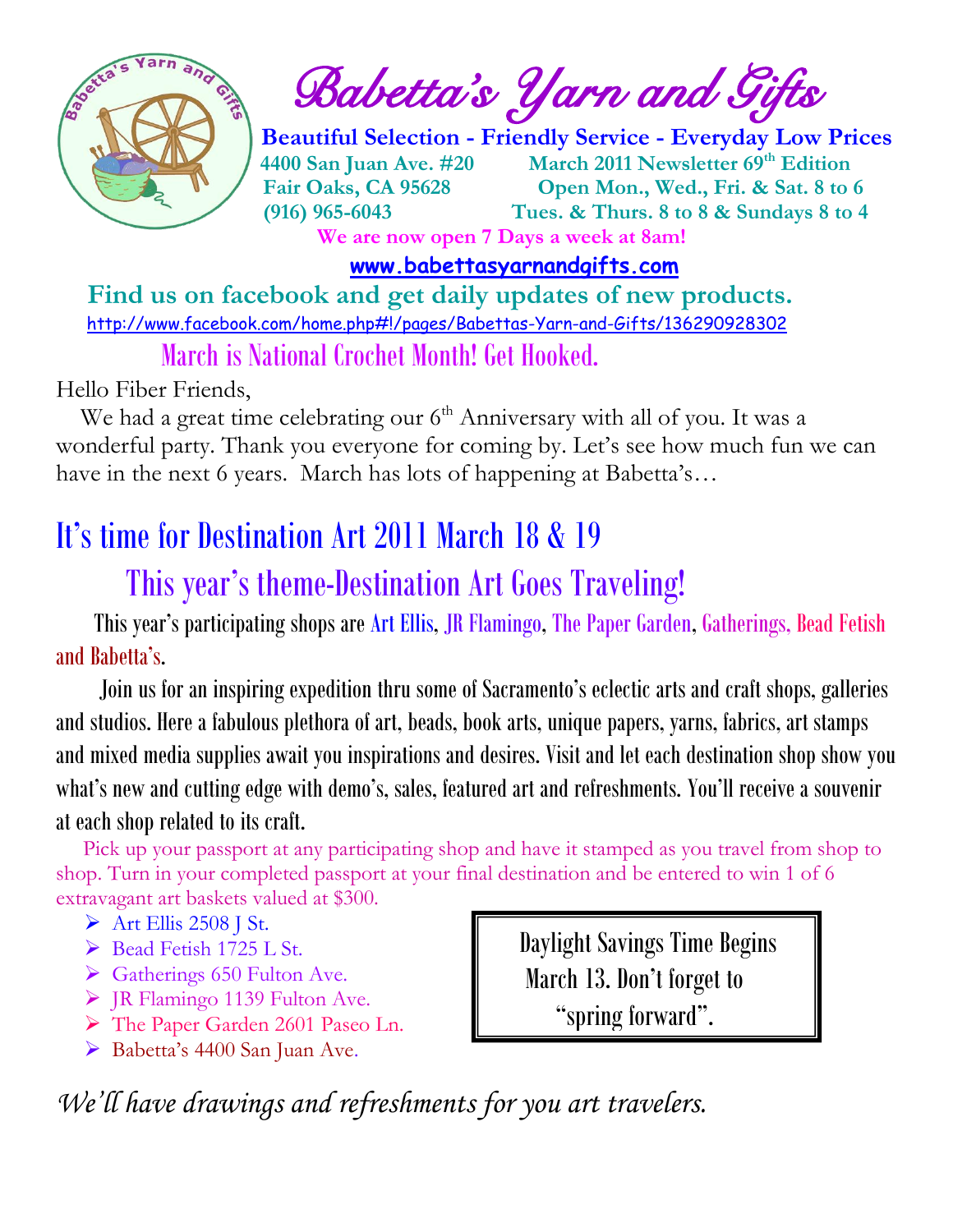## **March is National Crochet Month Crochet Granny Square Workshop**

 With Babetta March 20 from 11am-1pm \$20 If you have basic crochet skills and you'd like to learn how to make the iconic "Granny Square" sign-up to have some fun. Materials sold separately or bring at least 3 colors of worsted weight yarn and a size H or I hook.





 **March "feed your creativity" The French Quarter Scarf Knit-a-long The dates are 3/8 & 3/22 from 6:30 to 8pm. Learn basic lace knitting skills and chart reading with Gustine. Class fee \$30 Kits sold separately**

*Classic Elite Trunk Show March 10 to 20 featuring a new yarn from their Verde Collection-Seedling. If you're familiar with Sprout you'll love this worsted weight version of this soft cotton. We have the yarn and patterns in already but you'll be able to see the actual knitted pieces from the book.*





 *Classic Silk will be the featured yarn in our second Classic Elite Trunk Show from March 24 to April 3. We have the yarn and patterns in stock.*